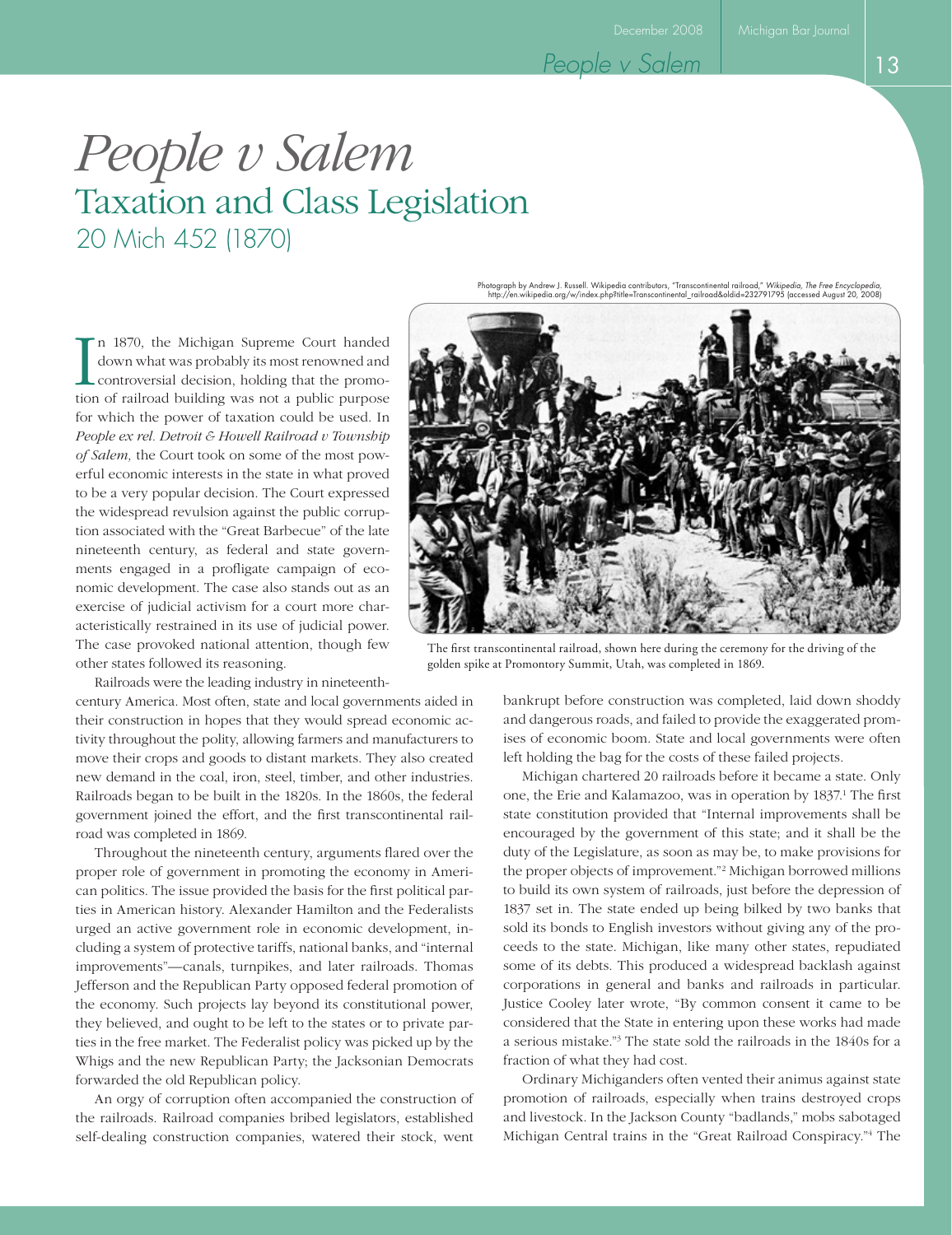*People v Salem*

1850 constitution limited the state's role in promoting internal improvements. It stated that, "The state shall not be a party to, nor interested in, any work of internal improvement, nor engaged in carrying out any such work." It allowed municipalities to do so, but limited the amount of debt that they could incur in such projects.<sup>5</sup> "These were very positive provisions," Justice Cooley later wrote, "and by adopting them the people believed they had rendered it impossible that projects of doubtful wisdom and utility should be engaged in at public cost."6

Michigan was a solidly democratic state from its admission to the Union until the mid-1850s. As such, its leaders had always opposed federal promotion of internal improvements. Under the 1835 constitution, the Democrats eagerly embraced state promotion. Under the 1850 constitution, improvements were left to town and county governments, within limits. The general principle to which the Jacksonian Democrats appealed was that public power should only be used for genuinely public purposes. This was one of the oldest ideas in the history of western civilization: that in a republic, government concerned itself only with public things *res publica,* the good of the whole. Monarchs and aristocrats often used public power for their own ends, but democratic majorities—or well-organized minorities—were also capable of using public power for private interests. Thus, republican or democratic government depended on constitutional safeguards against all such partial or "class legislation." James Madison gave classic expression to this idea in *Federalist 10,* and the federal Constitution withheld certain powers from the states (enacting laws that impaired the obligation of contracts, for example). Most states went further and enacted their own constitutional limitations.

In 1864, the Michigan legislature enacted a law permitting several townships located in the counties of Livingston, Oakland, Washtenaw, and Wayne to pledge their credit for the construction of a railroad from Detroit to Howell.<sup>7</sup> Salem electors, upon a majority vote at a special town meeting, did so, and the track was built, but the township board then refused to issue the bonds to pay for the construction. The railroad company sued, seeking a writ of mandamus ordering the township to issue the bonds and tax its residents to redeem them in accordance with the state statute. There were several questions about the procedures that the

Ie courtesy of Salem Area Historical Society, P.O. Box 75011, Salem, MI 48175



This photo of the Salem depot and elevator was taken around the time of the *Salem* case.

state followed in this case. Serious doubt existed as to the constitutionality of the 1864 act, as well as the vote taken by the Salem township board. While the Michigan legislature insisted that both were constitutional and regular, the voters of the state rejected a constitution proposed in 1867 to make such acts easier.8

The *Salem* case consumed eight days of argument before the Supreme Court in April and May 1870. The attorneys for Salem pointed to the sections of the Michigan Constitution that prohibited state aid for internal improvements, and noted that the constitution required a two-thirds supermajority for local aid bills. The act was "not a law, but an attempted license to an act of spoliation," they claimed, "an imperial edict or ukase," and "a forced loan or donation to a railroad company."9 They also noted the unhappy experience with railroad promotion that led to the 1850 constitution, and remarked that "in most of the states where municipal subscription to railroad stock has been maintained by the courts, the revulsion of public sentiment has been so strong as to lead to prompt prohibitory constitutional amendments."10 The railroad, however, claimed that no provision of the constitution explicitly prohibited such aid, and insisted that, for a court to declare a legislative act unconstitutional, the act "must be prohibited by the express words of the constitution, or by necessary implication," thus appealing to the self-restraint so often shown by the Court.<sup>11</sup> Public aid to private corporations for internal improvements was acceptable if the enterprise was "in the *least degree* of a public nature, or bears *any* relation to the public prosperity." The railroad claimed that the railroad was such a public benefit, and "benefit to the corporation is merely an indirect and collateral result." Nearly every other state court and the United States Supreme Court had upheld such acts.12

The case did not turn on these arguments, however. Each justice wrote an opinion. Justices Campbell and Christiancy concurred with Justice Cooley's sweeping majority opinion, which cut to the very heart of the relevant constitutional principles. The power of taxation could only be exercised for public purposes, Cooley noted, and must be fairly apportioned. These were "fundamental maxims in the law of taxation. They inhere in the power to impose any taxes whatsoever," regardless of the specific provisions of the Constitution.13 Thus, Cooley's opinion rested not on the text of the Constitution, but on basic principles of justice and taxation. Cooley and other judges of that era believed that there were important substantive principles behind the concrete, textual provisions of a constitution. This idea was something like the ancient and medieval idea of "natural law," and came to be called "substantive due process." In short, the idea was that some rights were so fundamental that the government could not abridge them even *with* ordinary process of law. Cooley had recently published the first edition of his famous treatise, *Constitutional Limitations,* which made this argument more fully. In the years 1890–1937, when federal and state courts struck down "progressive" legislation regulating business, they often cited Cooley's treatise. He thus acquired a reputation as the father of "laissez-faire" constitutionalism. In recent years, however, historians have shown that the progressives exaggerated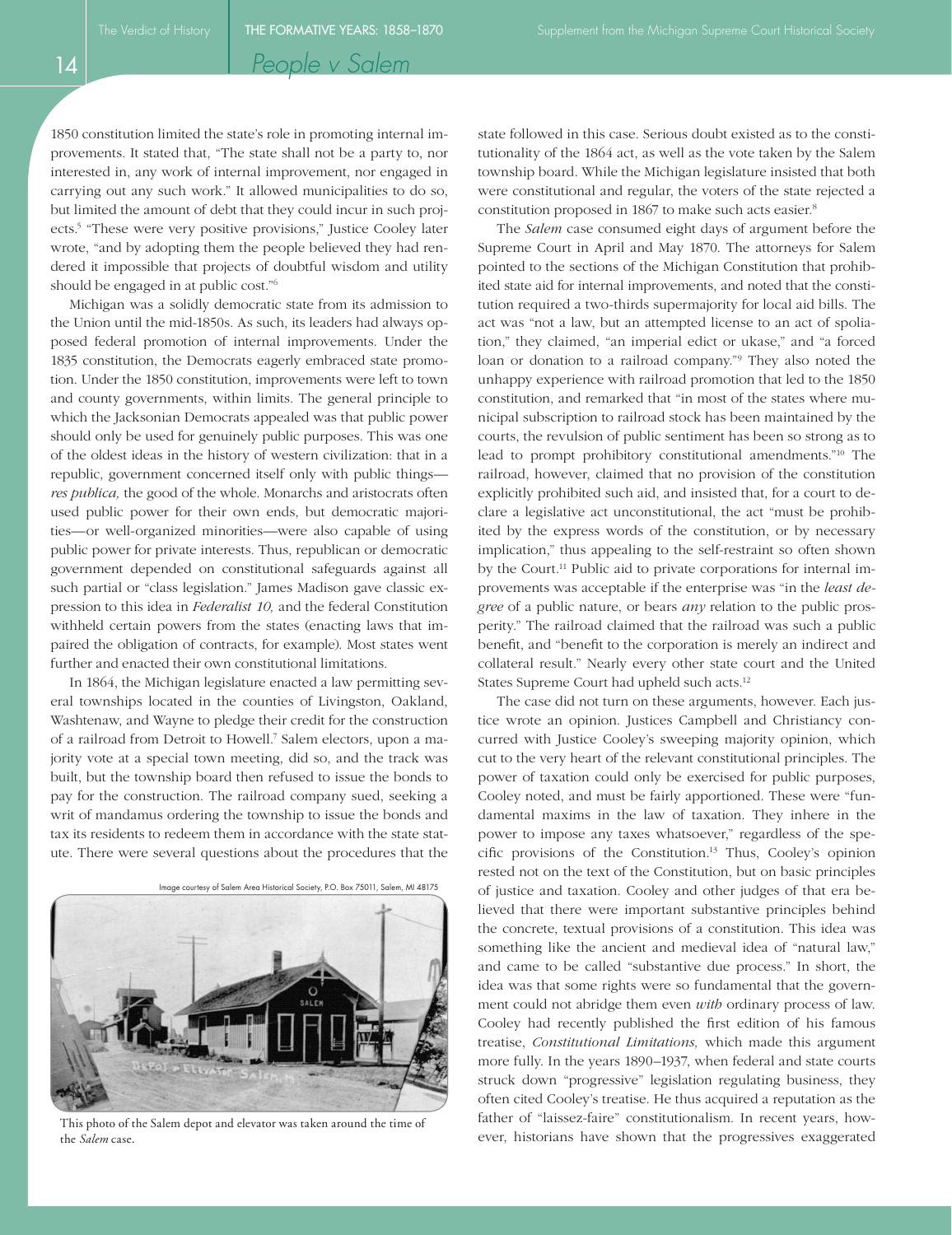

Official court portrait of Justice Thomas M. Cooley

Cooley was certainly the biggest of the Big Four in terms of national reputation. He was best known as a writer of legal treatises, most especially his 1868 *Treatise on the Constitutional Limitations Which Rest Upon the Legislative Powers of the States of the American Union.* It went through five editions in his lifetime and influenced more than a generation of lawyers and scholars. He also taught at the University of Michigan Law School from 1859 until 1884.

Like the other Big Four, Cooley was born in New York—in Attica. When Cooley was born, Attica sat at the western end of the nearly completed Erie Canal, which served as the gateway to the Midwest for thousands of families like the Cooleys, of seventeenth-century New England Puritan lineage. Like the great United States Chief Justice John Marshall, Cooley was one (the tenth) of fifteen children. His family faced straitened circumstances, if not dire poverty.<sup>1</sup> Cooley left New York in 1843. Chicago was his destination, but he ran out of money and finally settled in Adrian, Michigan. The frontier world that he found there reminded him of his own origins in western New York.

*A rude log cabin for a home, and the bare necessities of life for their families contented them while they were clearing their*  lands; and the lessons of industry and economy would have been forced upon them by the situation even if they had not

*learned them before, as many of them had…. Hard labor and the chills of fever incident to the clearing of a new country gave them sallow complex*ions and made them prematurely old; but in coming [West]…they had calculated not so much upon their own immediate advantage as upon giving their children an opportunity "to group up with the country"; and they accomplished all they had counted on if they could see that year by year their *possession increased in value, and could rely with confidence upon giving their children the rudiments of education and a fair start in the world, and on being independent in their circumstances in their old age. Even now, though they could not supply all their wants from their farms, they contracted few debts, but postponed purchases when they had nothing to barter for the articles they desired.*<sup>2</sup>

Cooley here expressed the pioneering spirit of the American dream and "Protestant" work ethic that predominated in Victorian American culture. By hard work, of a kind that one of his children said amounted to a "narcotic" for him, Cooley rose slowly but surely in society.<sup>3</sup>

Cooley helped to improve the legal practice of Michigan, which he perceived as rather primitive. Michigan, Cooley wrote, "had its full share of lawyers, many of whom were well trained in their profession, and would be a credit to it anywhere." But, he continued, "Others were untrained, unlettered, and unkempt, and their vulgarity and insolence would be tolerated nowhere but in the woods. They tried small cases for smaller pay on still smaller knowledge, and were never so well satisfied as when they gained a suit by a trick."<sup>4</sup> He became a lawyer and edited a magazine, became

active in antislavery politics, and was selected to compile Michigan's statutes and to be the first reporter for the new Supreme Court.

- 1. Jones, *The Constitutional Conservatism of Thomas McIntyre Cooley: A Study in the History of Ideas* (Garland Publishing, 1987), depicts the Cooleys in middling conditions; Reed, *Bench and Bar of Michigan: A Volume of History and Biography*  (Chicago: Century Pub and Engraving Co, 1897), p 227, describes harsher circumstances.
- 2. Quoted in Carrington, *Law as 'the common thoughts of men': The law-teaching and judging of Thomas McIntyre Cooley,*  49 Stanford L R 504 (1997).
- 3. Jones, *supra.*
- 4. Cooley, *Michigan: A History of Governments* (Boston: Houghton Mifflin, 1895), p 248.



Cooley's 1868 *Treatise on the Constitutional Limitations Which Rest Upon the Legislative Powers of the States of the American Union* went through five editions in his lifetime.

the extent of such judicial use of substantive due process, and wrongly attributed it to Cooley. Far from being a defender of big business, Cooley reflected the antebellum Jacksonian animus against monopoly, special privilege, and class legislation.<sup>14</sup>

Cooley did not deny that railroads benefited the public, or that they were subject to public regulation as "common carriers," or even that it was constitutional to use the power of eminent domain in their construction. But the Detroit and Howell Railroad Company was privately owned; the public did not own shares in the company, partake of its management, or share in its profits. The public benefits that the railroad provided were incidental byproducts of private enterprise—as indeed all useful business activity produced. "The incidental benefit which any enterprise may bring to the public, has never been recognized as sufficient of itself to bring the object within the sphere of taxation," he wrote.<sup>15</sup> Cooley denied that the legality of such railroad aid was settled. "The best judgment of the legal profession, so far as I have been able to judge, has always been against the lawfulness of this species of railroad aid," he wrote, and opposition was growing.16

The Court denied the Detroit and Howell Railroad Company's request for a mandamus. "The case before us is that of a private corporation demanding a gratuity," Cooley concluded, and the state had no power to enforce such a demand. Justices Christiancy and Campbell concurred with Cooley's fundamental point that, as Campbell put it, "taxation for private purposes is no more legal than robbery for private purposes."17 The decision amounted to a sharp blow against state abuse of the "police power"—the general power to legislate on matters of public health, safety, welfare, and morals.

Justice Graves, however, entered a lengthy dissent. He primarily took issue with the majority's use of judicial power, in a doubtful case, to overturn a legislative act. "The judiciary has no preeminent claim to infallibility," he warned, saying that republican government relied primarily on representation and diffusion of